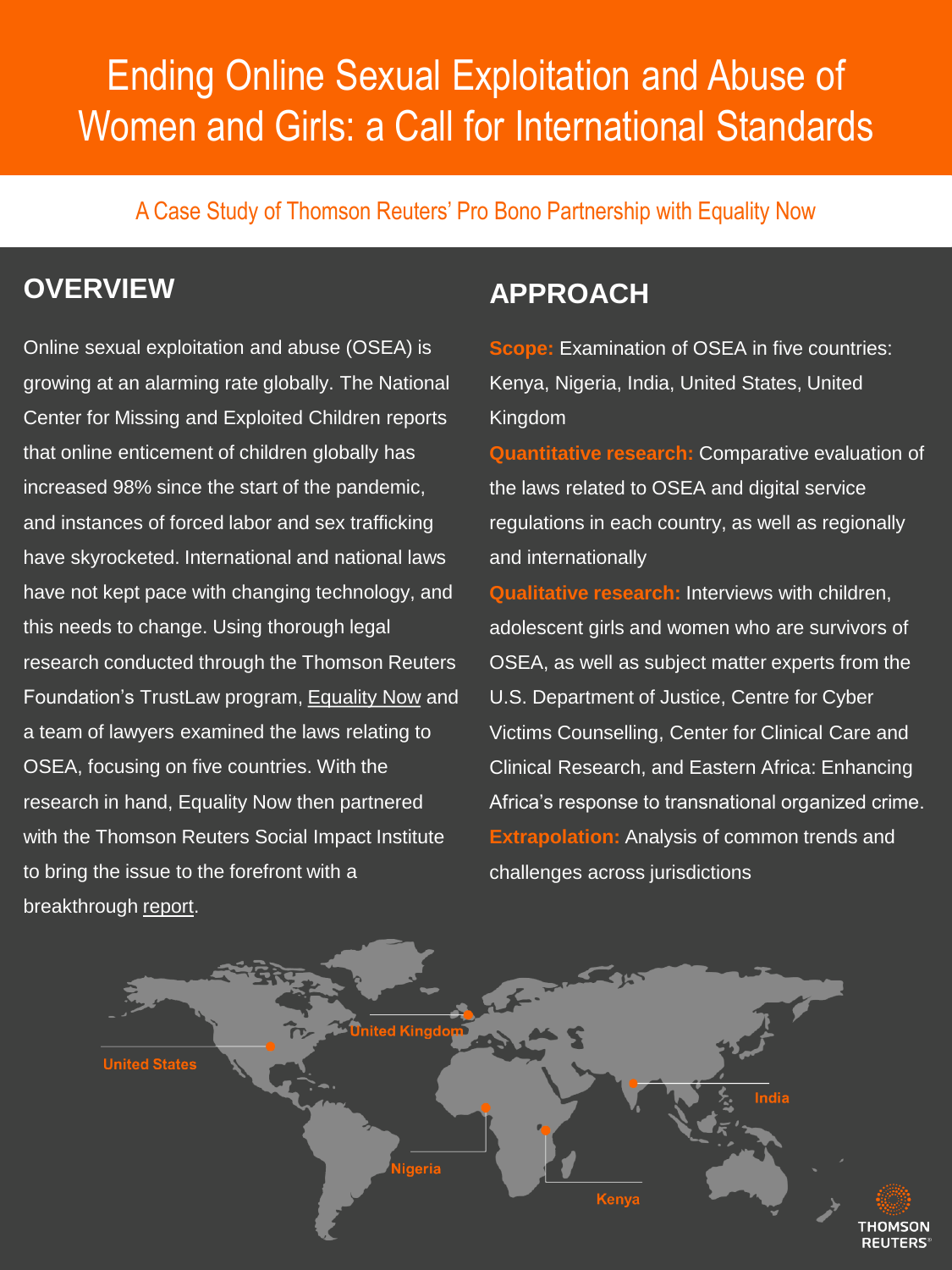*Challenges may arise in the identification and collection of digital evidence across jurisdictions. Cloud computing poses a particular challenge because cloud data can be fragmented and stored across multiple locations and multiple countries.*

*—United Nations Office on Drugs and Crime*

#### **CHALLENGES**

**Defining OSEA:** Online sexual exploitation and abuse takes many forms. There is no single, internationally accepted definition of OSEA. We adopted a broad definition that includes the following sexually exploitative and harmful behaviors:



alarming rate as a result.<br>' **Laws lag behind changing technology:** New platforms for online engagement are continually being invented – from social media to smartphone apps to online gaming. Unfortunately, national and international laws have not kept pace with the ever-evolving nature of the internet, often leaving it up to internet communities to identify perpetrators. This has made it easier for online sexual predators to victimize with impunity. OSEA has spiked at an

**Digital service providers:** The prevention and detection of OSEA tends to fall to individual service providers and platforms. There are no overarching rules to protect against OSEA, or even a consistent definition of harmful content. This has led to weak enforcement.

**Jurisdiction:** Online criminal activities are especially challenging to prosecute, because offenders, victims, and platforms may all be based in different countries. This presents issues regarding which country's laws apply in holding offenders responsible. In addition, international standards of cooperation surrounding multijurisdictional crimes are lacking.

**Freedom vs. safety:** Internet users have certain rights to free expression and privacy. However, these can sometimes be at odds with mechanisms designed to protect users from harm. Determining how to balance these conflicting interests by law is a challenge. This is especially true given the lack of a global definition of OSEA as well as adequate laws to criminalize it.